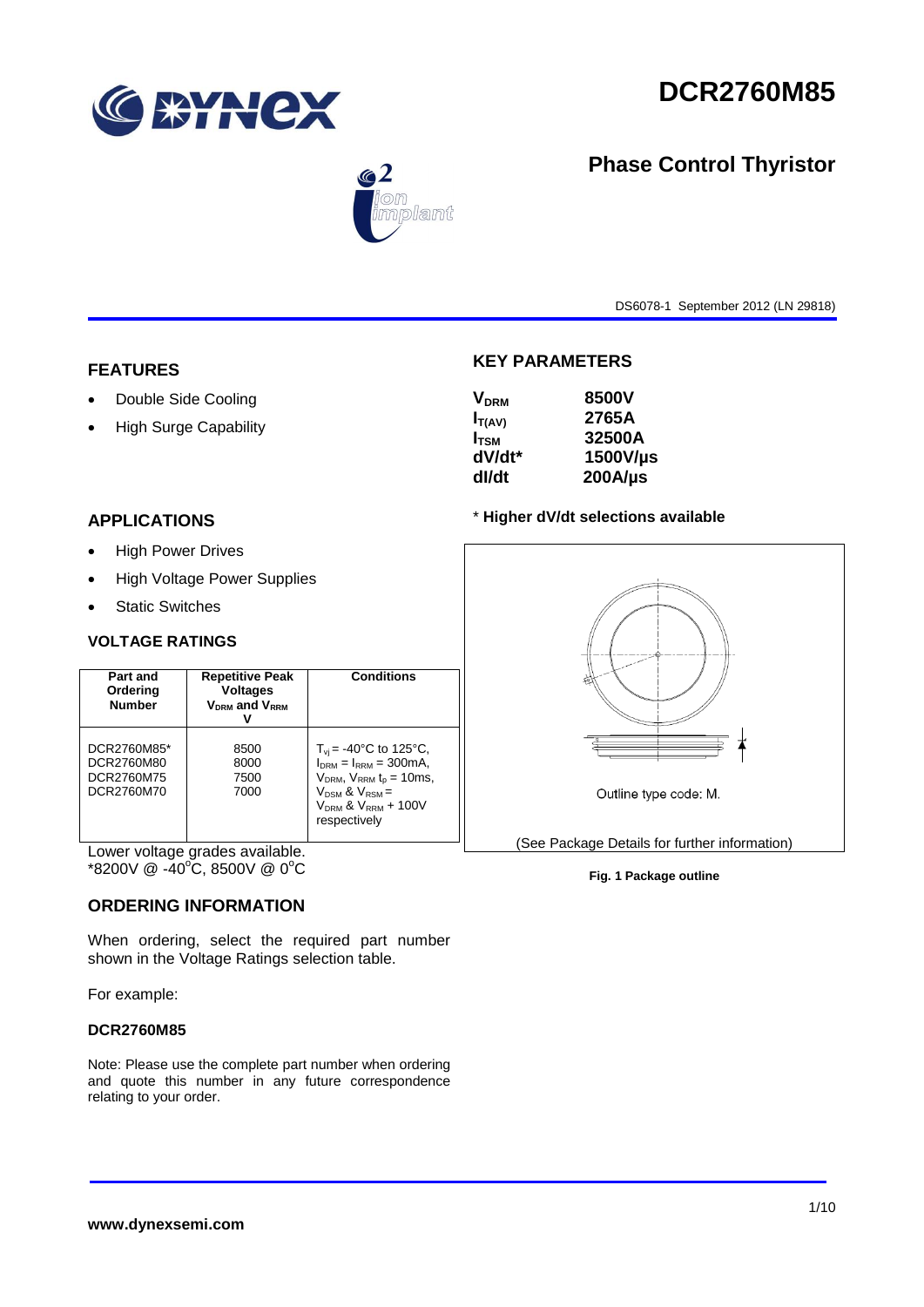



## **CURRENT RATINGS**

**Tcase = 60°C unless stated otherwise**

| Symbol                    | <b>Parameter</b>                     | <b>Test Conditions</b>   | Max. | <b>Units</b> |
|---------------------------|--------------------------------------|--------------------------|------|--------------|
| <b>Double Side Cooled</b> |                                      |                          |      |              |
| $I_{T(AV)}$               | Mean on-state current                | Half wave resistive load | 2765 | A            |
| IT(RMS)                   | <b>RMS</b> value                     | -                        | 4343 | Α            |
| $ _{\top}$                | Continuous (direct) on-state current | -                        | 4083 | Α            |

#### **SURGE RATINGS**

| Symbol       | <b>Parameter</b>                        | <b>Test Conditions</b>                            | Max. | Units             |
|--------------|-----------------------------------------|---------------------------------------------------|------|-------------------|
| <b>I</b> TSM | Surge (non-repetitive) on-state current | 10ms half sine, $T_{\text{case}} = 125^{\circ}$ C | 32.5 | kA                |
| $I^2t$       | $I2t$ for fusing                        | $V_R = 0$                                         | 5.28 | MA <sup>2</sup> s |

## **THERMAL AND MECHANICAL RATINGS**

| Symbol           | <b>Parameter</b>                      | <b>Test Conditions</b>      |             | Min.                     | Max.    | <b>Units</b> |
|------------------|---------------------------------------|-----------------------------|-------------|--------------------------|---------|--------------|
| $R_{th(j-c)}$    | Thermal resistance – junction to case | Double side cooled          | DC          |                          | 0.00518 | °C/W         |
|                  |                                       | Single side cooled          | Anode DC    |                          | 0.01012 | °C/W         |
|                  |                                       |                             | Cathode DC  | $\overline{\phantom{a}}$ | 0.01080 | °C/W         |
| $R_{th(c-h)}$    | Thermal resistance – case to heatsink | Clamping force 83.0kN       | Double side | $\blacksquare$           | 0.001   | °C/W         |
|                  |                                       | (with mounting compound)    | Single side |                          | 0.002   | °C/W         |
| $T_{\rm vj}$     | Virtual junction temperature          | <b>Blocking VDRM / VRRM</b> |             |                          | 125     | °C           |
| $T_{\text{stg}}$ | Storage temperature range             |                             |             | $-55$                    | 125     | °C           |
| $F_m$            | Clamping force                        |                             |             | 74.0                     | 91.0    | kN           |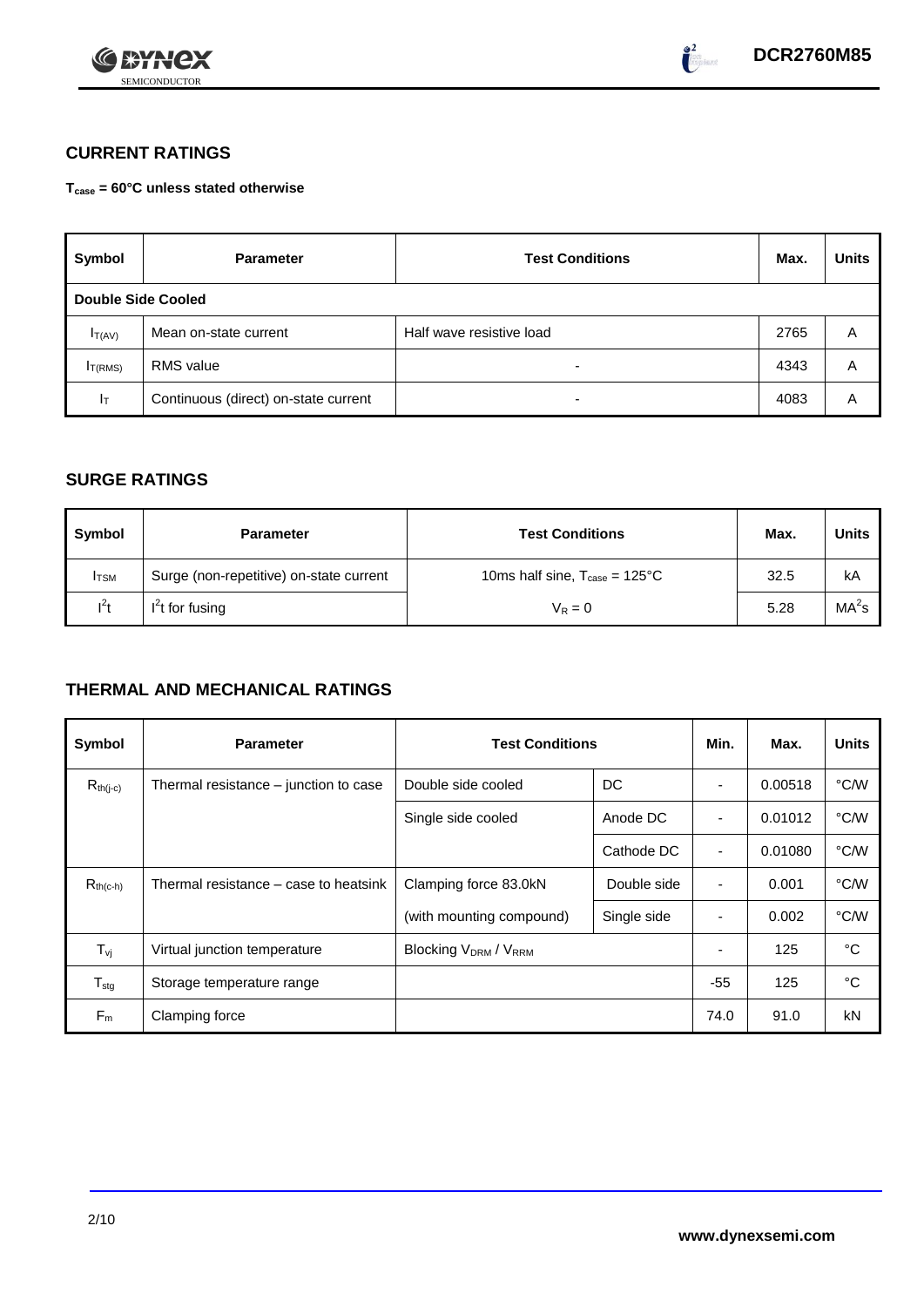



## **DYNAMIC CHARACTERISTICS**

| Symbol            | <b>Parameter</b>                              | <b>Test Conditions</b>                                                                            |                 | Min.                     | Max. | <b>Units</b> |
|-------------------|-----------------------------------------------|---------------------------------------------------------------------------------------------------|-----------------|--------------------------|------|--------------|
| <b>IRRM</b> /IDRM | Peak reverse and off-state current            | At $V_{RRM}/V_{DRM}$ , $T_{case} = 125^{\circ}C$                                                  |                 | $\overline{\phantom{a}}$ | 300  | mA           |
| dV/dt             | Max. linear rate of rise of off-state voltage | To 67% $V_{DRM}$ , T <sub>i</sub> = 125°C, gate open                                              |                 | $\overline{\phantom{a}}$ | 1500 | $V/\mu s$    |
| dl/dt             | Rate of rise of on-state current              | From 67% $V_{DRM}$ to 2x $I_{T(AV)}$                                                              | Repetitive 50Hz | ä,                       | 100  | $A/\mu s$    |
|                   |                                               | Gate source 30V, 10 $\Omega$ ,                                                                    | Non-repetitive  | $\blacksquare$           | 200  | $A/\mu s$    |
|                   |                                               | $t_r$ < 0.5µs, T <sub>i</sub> = 125°C                                                             |                 |                          |      |              |
| $V_{T(TO)}$       | Threshold voltage - Low level                 | 500 to 1600A at $T_{\text{case}} = 125^{\circ}$ C                                                 |                 | $\overline{\phantom{a}}$ | 0.9  | $\vee$       |
|                   | Threshold voltage - High level                | 1600 to 4000A at $T_{\text{case}} = 125^{\circ}C$                                                 |                 | -                        | 1.18 | V            |
| $r_{\text{T}}$    | On-state slope resistance - Low level         | 500A to 1600A at $T_{\text{case}} = 125^{\circ}C$                                                 |                 | ä,                       | 0.65 | $m\Omega$    |
|                   | On-state slope resistance - High level        | 1600A to 4000A at $T_{\text{case}} = 125^{\circ}$ C                                               |                 |                          | 0.46 | $m\Omega$    |
| $t_{gd}$          | Delay time                                    | $V_D = 67\%$ V <sub>DRM</sub> , gate source 30V, 10 $\Omega$                                      |                 | ٠                        | 3    | μs           |
|                   |                                               | $t_r = 0.5 \mu s$ , $T_i = 25^{\circ}C$                                                           |                 |                          |      |              |
| $t_{q}$           | Turn-off time                                 | $I_T = 3000A$ , $T_i = 125^{\circ}C$ ,<br>$V_R = 200V$ , dl/dt = 1A/µs,                           |                 |                          | 1000 | $\mu s$      |
|                   |                                               | $dV_{DR}/dt = 20V/\mu s$ linear                                                                   |                 |                          |      |              |
| $Q_{\rm S}$       | Stored charge                                 | $I_T = 3000A$ , $T_i = 125^{\circ}C$ , dl/dt - 1A/µs,<br>$V_{\text{Rpeak}}$ ~5100V, $V_R$ ~ 3400V |                 | 5150                     | 7950 | μC           |
| h.                | Latching current                              | $T_i = 25^{\circ}C$ , $V_D = 5V$                                                                  |                 | $\blacksquare$           | 3    | A            |
| Īн                | Holding current                               | $T_i = 25^{\circ}C$ , $R_{G-K} = \infty$ , $I_{TM} = 500A$ , $I_T = 5A$                           |                 |                          | 300  | mA           |
|                   |                                               |                                                                                                   |                 |                          |      |              |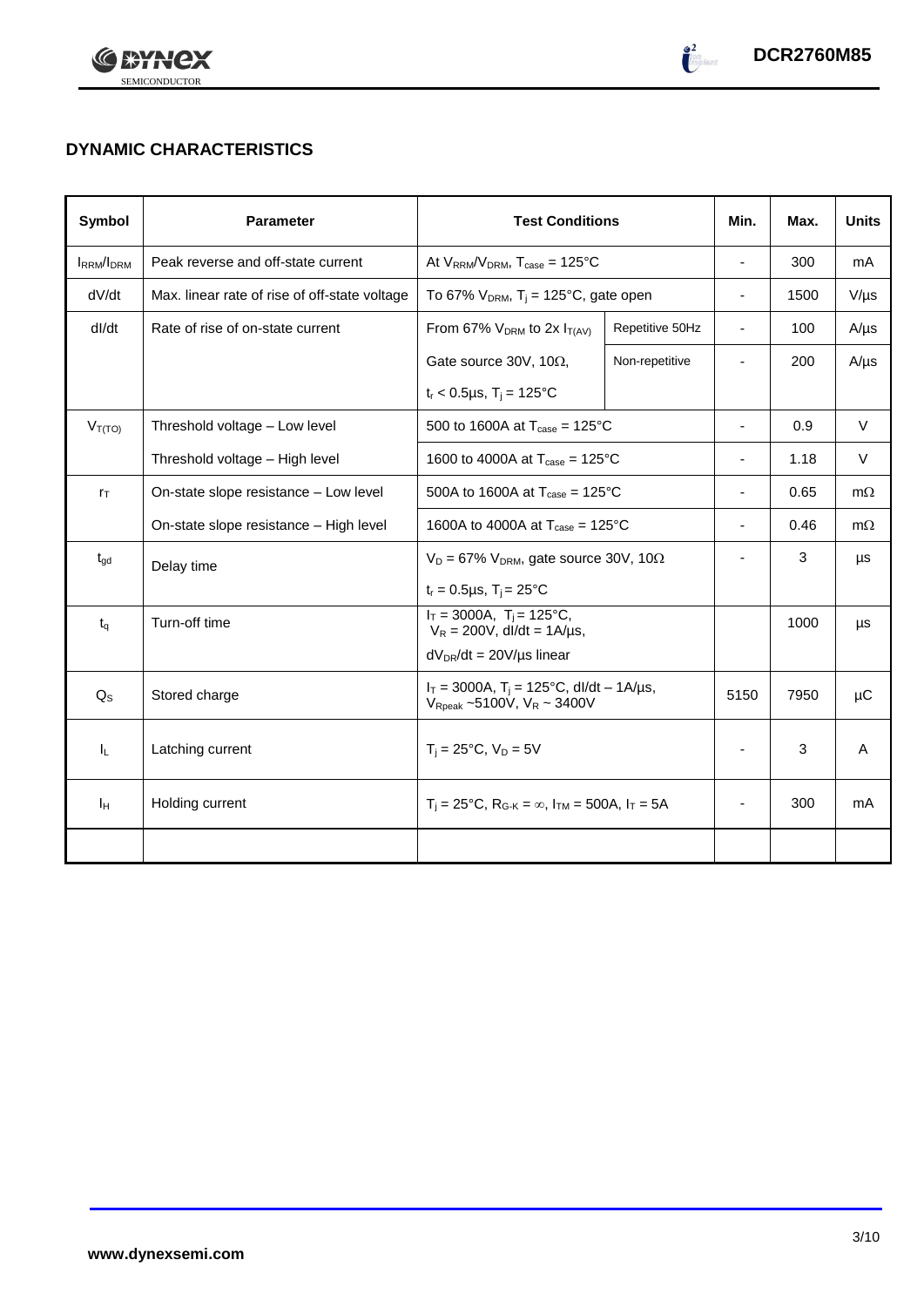



## **GATE TRIGGER CHARACTERISTICS AND RATINGS**

| Symbol          | <b>Test Conditions</b><br><b>Parameter</b> |                                              | Max. | <b>Units</b> |
|-----------------|--------------------------------------------|----------------------------------------------|------|--------------|
| V <sub>GT</sub> | Gate trigger voltage                       | $V_{DRM} = 5V$ , $T_{case} = 25^{\circ}C$    | 1.5  | V            |
| V <sub>GD</sub> | Gate non-trigger voltage                   | At 50% $V_{DRM}$ , $T_{case} = 125^{\circ}C$ | 0.4  | V            |
| Iст             | Gate trigger current                       | $V_{DRM} = 5V$ , $T_{case} = 25^{\circ}C$    | 400  | mA           |
| lgp             | Gate non-trigger current                   | At 50% $V_{DRM}$ , $T_{case} = 125^{\circ}C$ | 10   | mA           |

#### **CURVES**



**Fig.2 Maximum & minimum on-state characteristics**

 $V_{TM}$  **EQUATION** Where  $A = -0.224010$  $B = 0.1725829$  $V_{TM} = A + Bln (I_T) + C.I_T + D.\sqrt{I_T}$  C = 0.000292  $D = 0.01039$ these values are valid for  $T_i = 125^{\circ}C$  for  $I_T$  500A to 4200A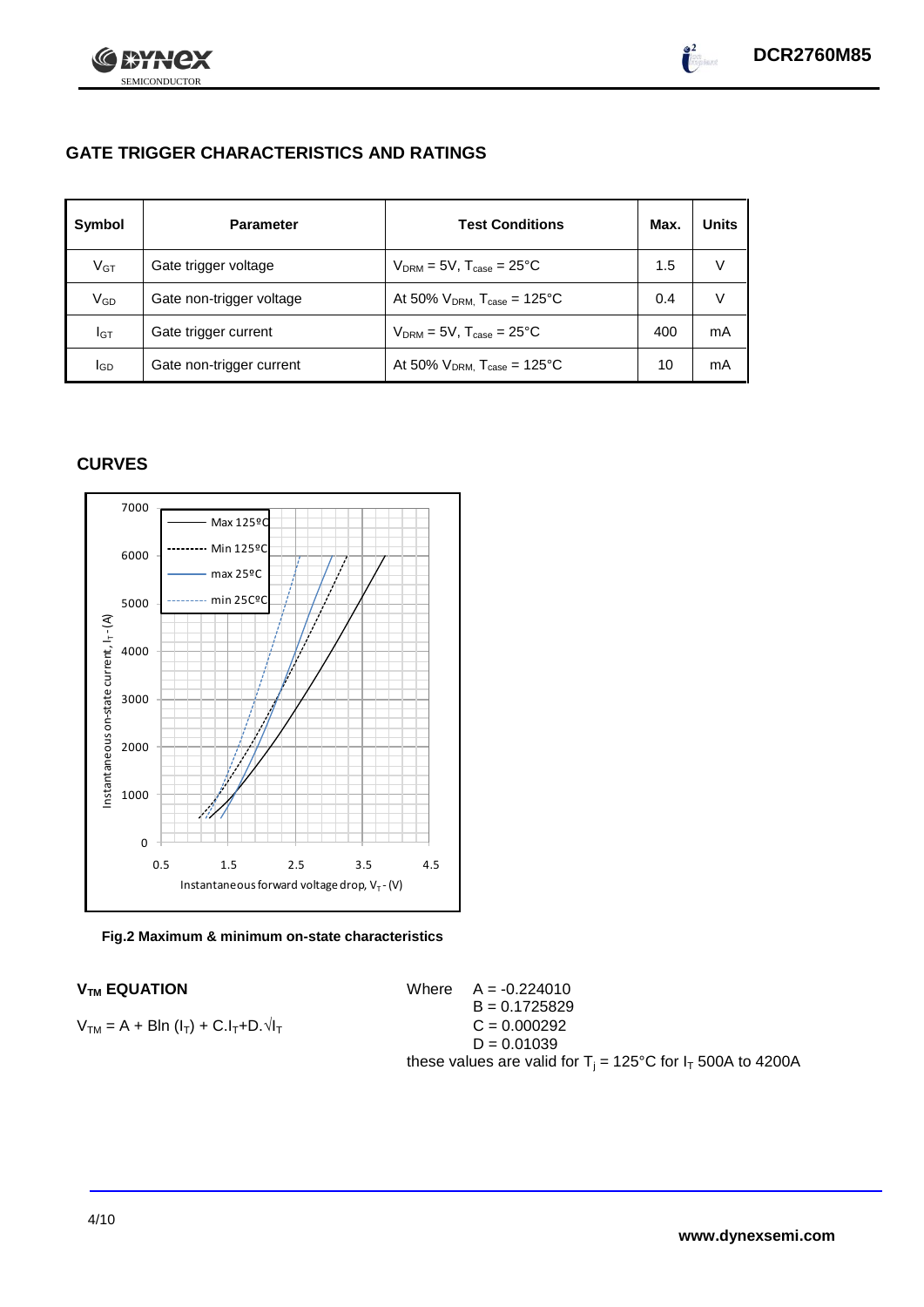





**Fig.5 Maximum permissible heatsink temperature, double side cooled – sine wave**

**Fig.6 On-state power dissipation – rectangular wave**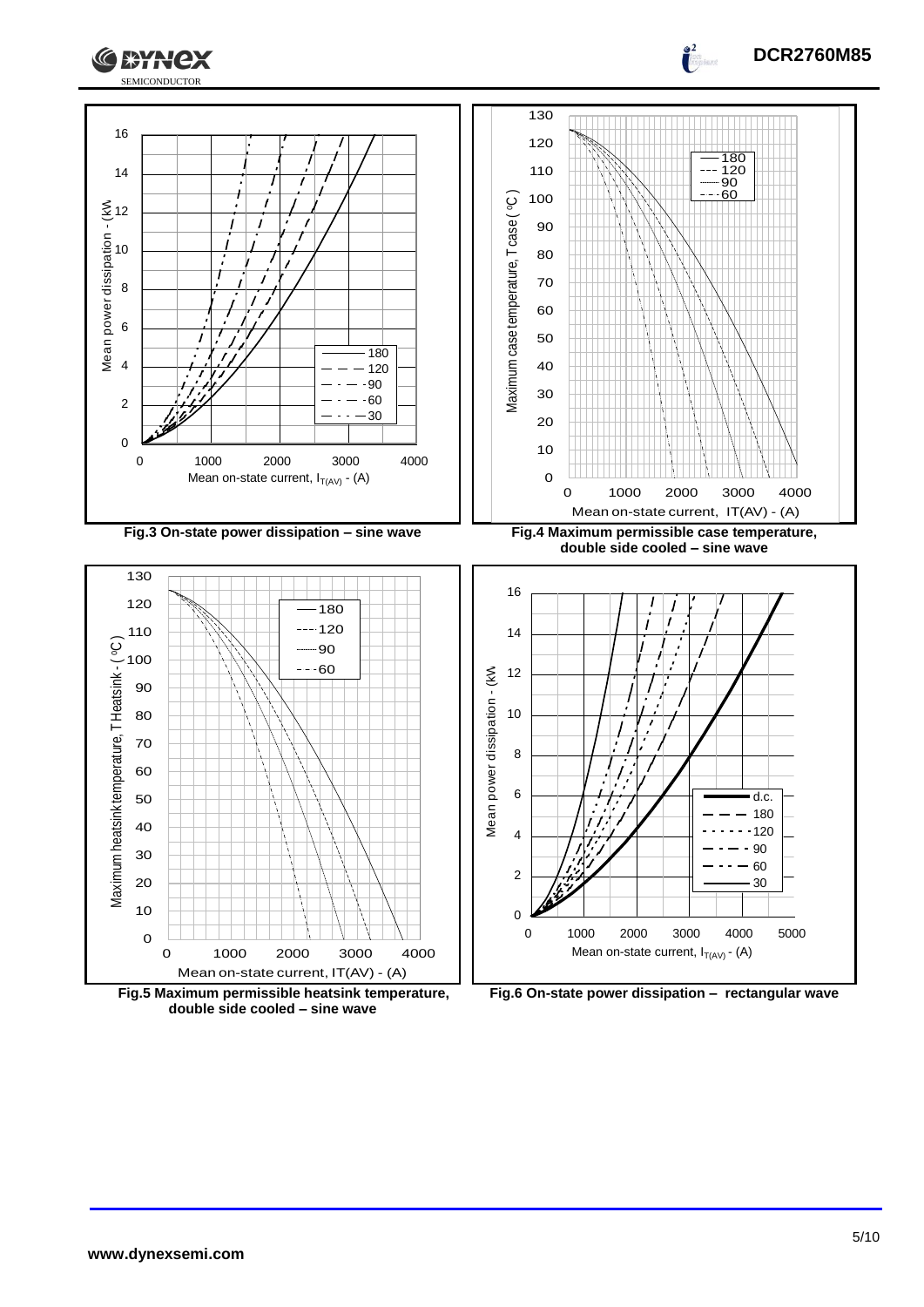

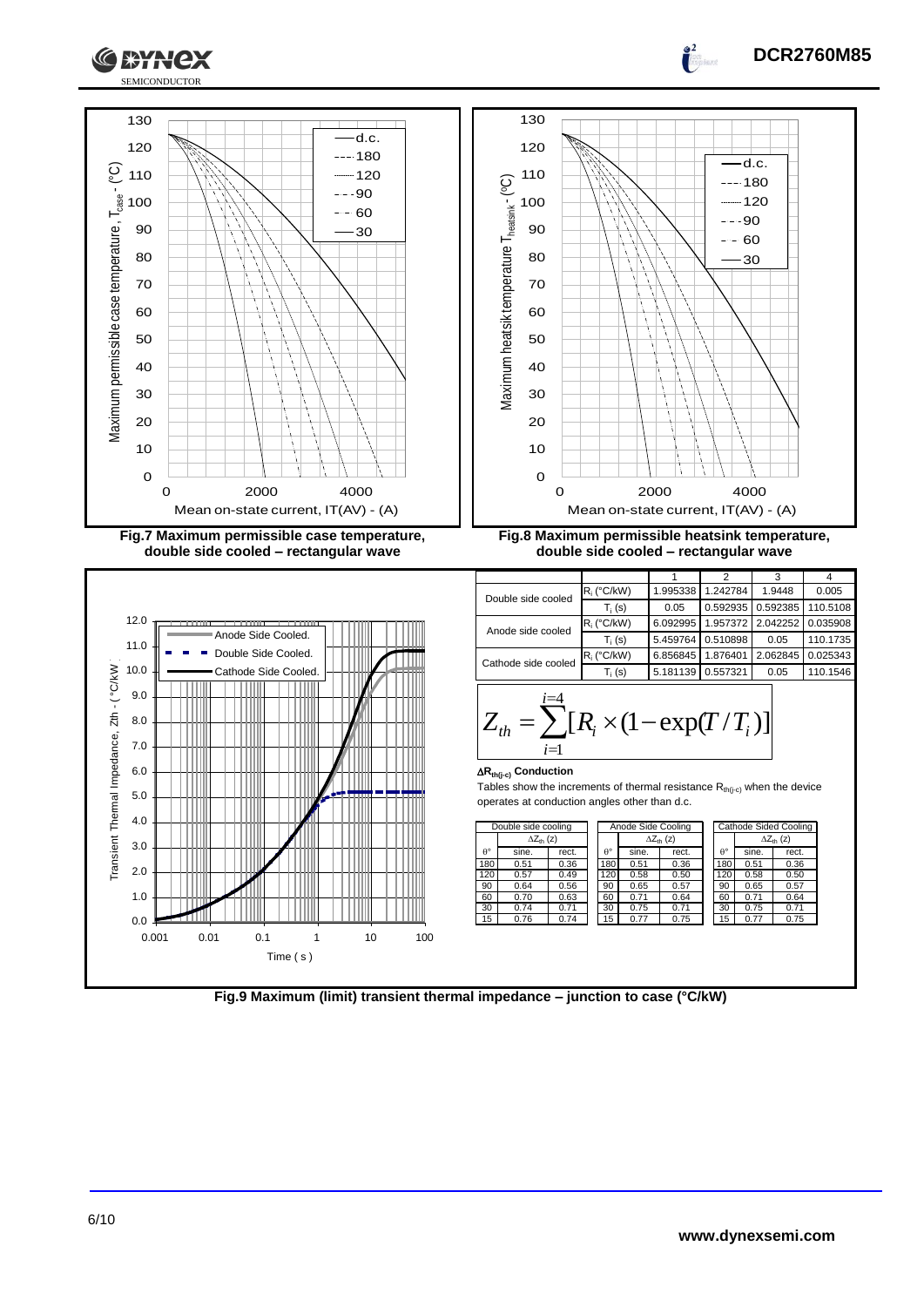



 $\frac{2}{\pi}$ 



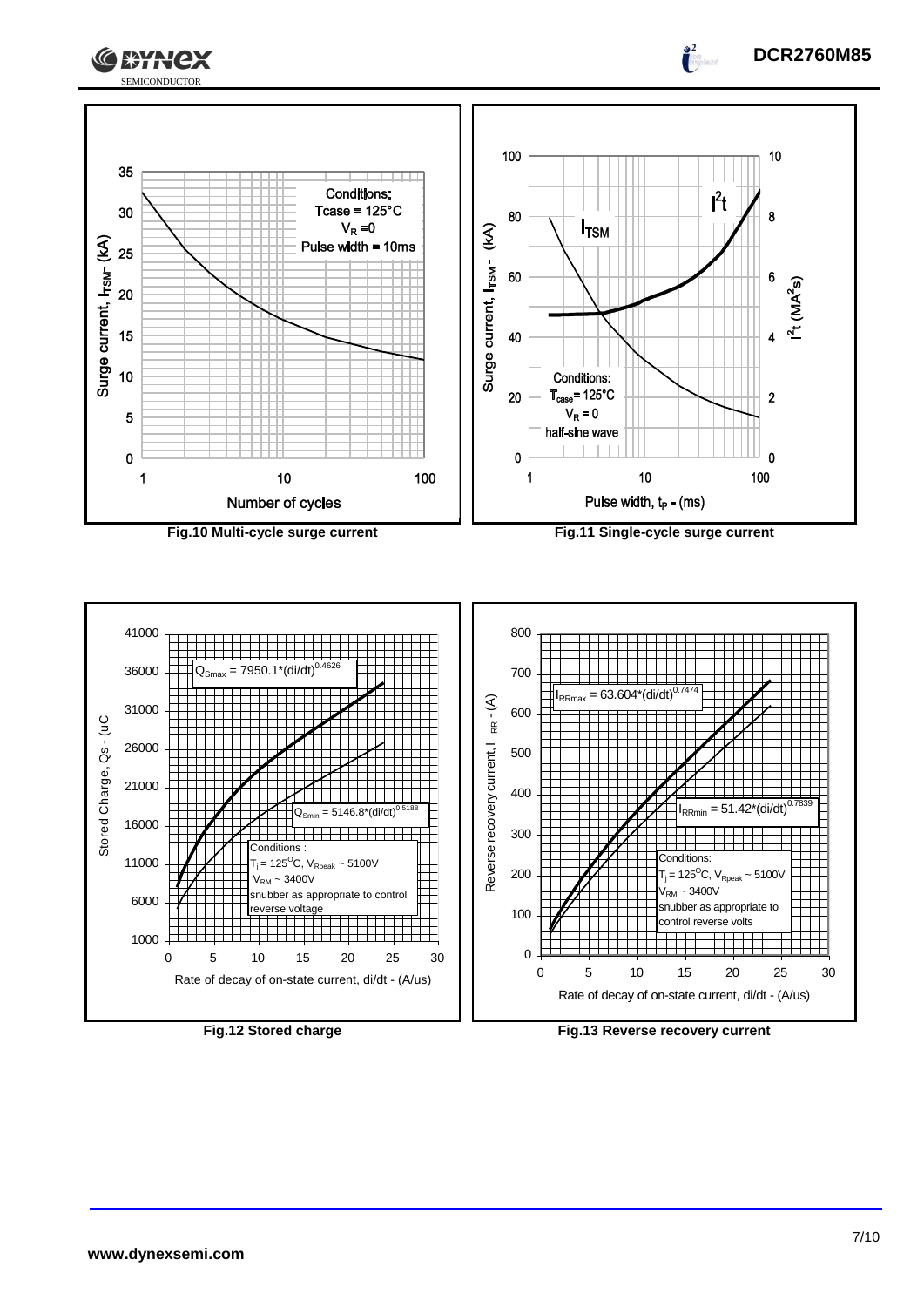



#### **Fig. 15 Gate characteristics**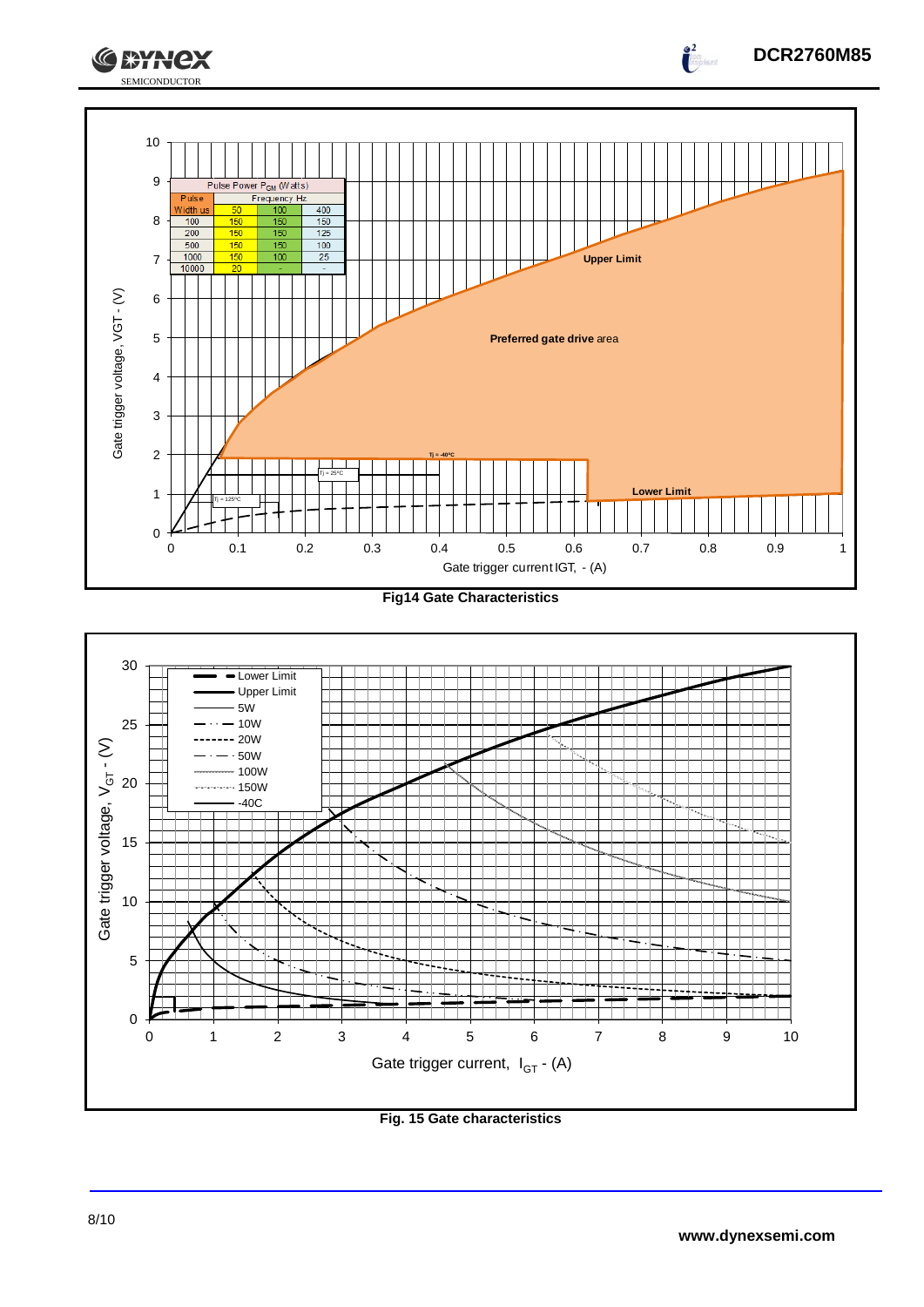



#### **PACKAGE DETAILS**

For further package information, please contact Customer Services. All dimensions in mm, unless stated otherwise. DO NOT SCALE.



**Fig.16 Package outline**